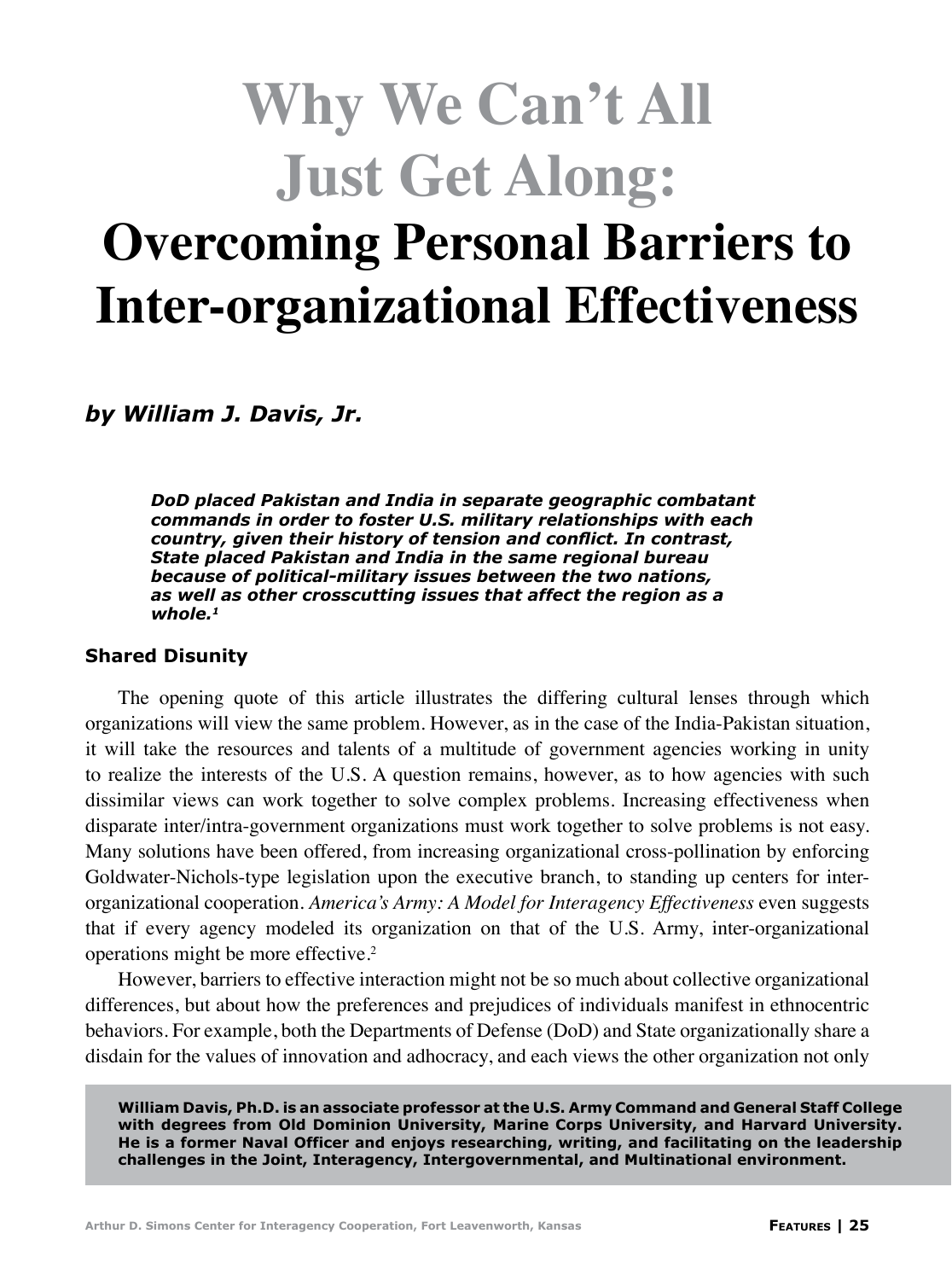as more inflexible, but also at times, inferior.<sup>3</sup> This ethnocentric phenomenon might be explained by looking to Edgar Schein, a most respected theorist of organizational psychology, who defines organizational culture as, "A pattern of shared basic assumptions that the group learned as it solved its problems that has worked well enough to be considered valid and is **passed on to new members as the correct way to perceive, think, and feel in relation to those problems"**4 (emphasis added*)*.

**Those who have become invested in an organization have been taught the correct way to perceive, think, and act, so not only are they wary of any other way, but they also consider any other way of doing things as just plain wrong.**

Those who have become invested in an organization have been taught **the correct way** to perceive, think, and act, so not only are they wary of any other way, but they also consider any other way of doing things as just plain wrong. The negative impact of such mistrust, even among individuals within organizations, has been thoroughly documented.<sup>5</sup> The prevalence of this normative thinking and subsequent exclusive behavior becomes amplified within the agencies of the federal government. Employment mobility among agencies is minimal, so exposure to the culture, capabilities, and limitations of other agencies is limited. Federal job security within agencies is so strong that an employee is more likely to die than go to work for another agency.<sup>6</sup>

However, recent studies point to some successes in overcoming the prejudice associated with ethnocentric thinking. For example, Davis finds that although DoD officers hold a significant amount of mistrust toward members of other agencies, that mistrust was negated whenever the officer spent significant time working with other agencies.<sup>7</sup> In addition, Munsing and Lamb report that Joint Interagency Task Force South continues to effectively prosecute a counter-trafficking mission without the administrative burden of memorandum of agreements between agencies, thus establishing an environment of trust and unity of effort.<sup>8</sup> Additionally, Davis finds that although from the same federal agency, members of the various Services within the DoD used to revile each other almost to the point of not being able to be effective when working together, they now, arguably, have an equal sense of community and trust among the Services as they do within their own Service.<sup>9</sup>

While the literature on cross-functional (inter-organizational) organizations is replete with social science theory that might be helpful to those who are charged with putting together one of these efforts, case studies of previous successes fail to come up with a cookie-cutter solution to make inter-organizational efforts a success<sup>10</sup> Although a one-size-fits-all theory does not exist in social science, $11$  identifying variables that consistently appear as keys to the environment is not a reach, and indeed, the literature is replete with best practices. Organizational culture is one variable identified throughout the literature as having some sort of impact on inter-organizational effectiveness. Assumptions influenced by organizational culture are often the major source of conflict in any effort.<sup>12</sup> According to Schein, within the tenets of organizational culture is a builtin prejudice that one's organizational culture is the correct organizational culture. Overcoming ethnocentric prejudices manifested by organizational parochialism is the key to success for members operating in an interorganizational environment. This article is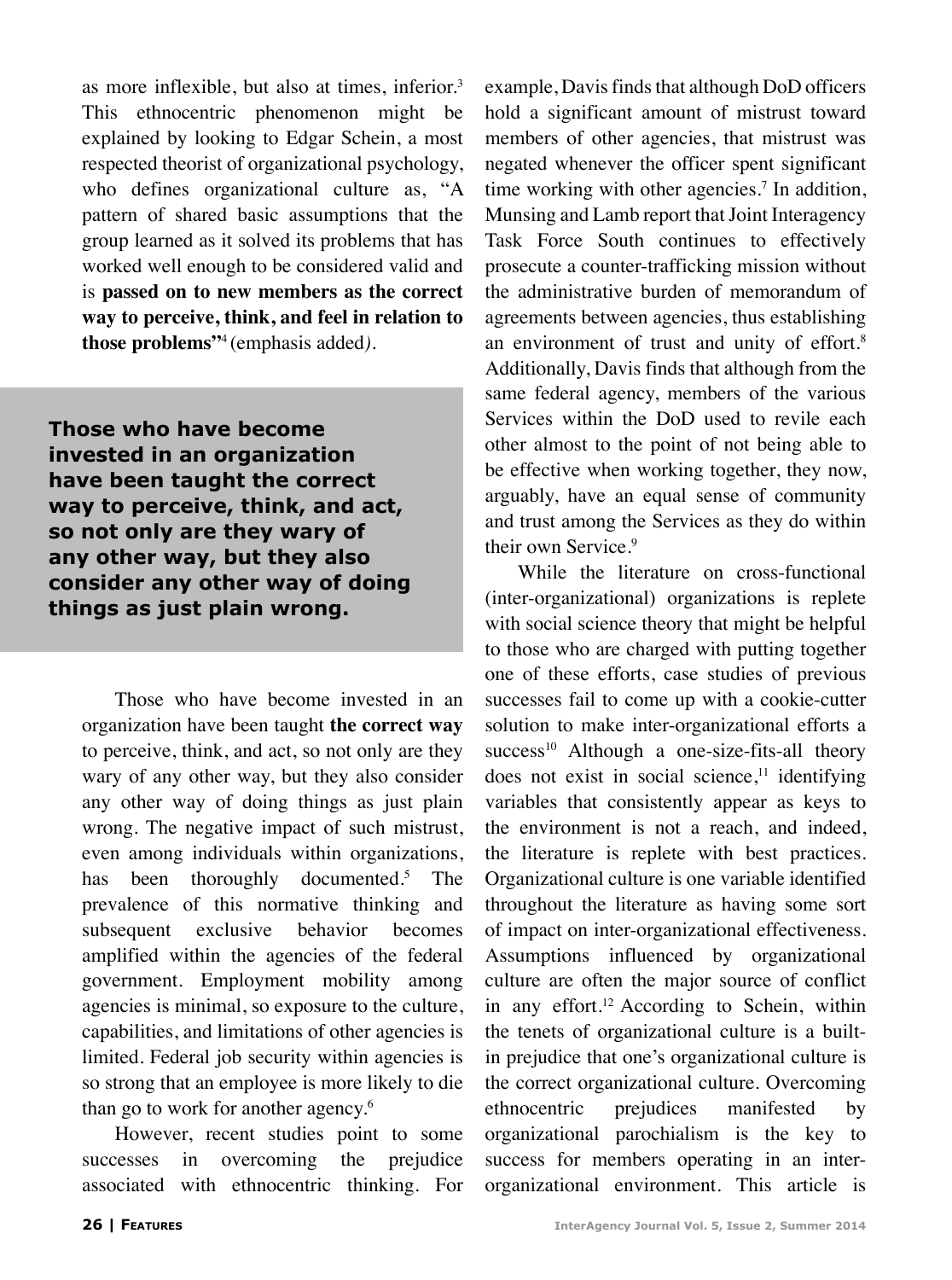intended to provide some insight into the common cognitive obstacles that feed individual prejudices, in hopes that self-understanding will mitigate organizational parochialism and result in practices that will enhance interactions among all organizations.

## **Self-Examination: A Difficult Task**

Overcoming one's prejudices is difficult under the best of circumstances and more complicated than most think. Perhaps even more difficult than overcoming prejudices is identifying organizational assumptions and differences among organizations that are potential friction points. For example, how can an individual who works for DoD a very hierarchical organization, realize and overcome prejudice against a non-hierarchical organization, especially if there is not individual self-awareness that it is the very idea of nonhierarchy that leads to feelings of contempt? Instead of focusing on the differences, an individual attempting to overcome ethnocentric prejudices needs to determine why those differences and subsequent feelings might exist. To overcome one's inbred cultural biases, one must focus on the "whys" of culture, not solely on the differences.

Becoming aware of the "whys" of one's culture should provide insight into why an organization is the way it is (why something or some way is taught as a correct way). Once that is determined, one can analyze the "whys" of the partnering culture. Typically, members of an organization make observations and jump to conclusions without examining the assumptions that they hold dear.<sup>13</sup> For example, in general, the U.S. Army is a very planning-oriented culture, whereas the U.S. Navy has more of an emergent approach to operational decision making, and there are good reasons for each culture. The Army has a mission to maneuver thousands of people in a defined battle space, so in order to avoid tragic outcomes, such as fratricide, in a chaotic environment where the leaders cannot control most decisions, the organization gives preeminence to planning. In contrast, the U.S. Navy's maneuver element usually consists of 6–8 ships with each one outfitted with a full communications suite and seasoned personnel able to communicate critical decisions to all involved. The operating environment for each is quite different and requires different approaches to operations. If one were from the U.S. Army, and did not understand what was just explained, there might be a tendency to denigrate the U.S. Navy as a cowboy culture that does not properly plan; or likewise, someone from the U.S. Navy might have a tendency to label the U.S. Army as overly inflexible.

**Perhaps even more difficult than overcoming prejudices is identifying organizational assumptions and differences among organizations that are potential friction points.**

## **Ways of Viewing Interorganizational Efforts and Cultures**

To be effective in the inter-organizational arena (i.e., accomplish the dictates of the effort while also protecting one's organizational interests), members of agencies within the inter-agency effort must understand their own organizational cultures and how they view other cultures. Members often differ on how they view their roles in the inter-organizational arena.

Some members hold the naïve view that they and others can freely set aside their longheld perspectives and beliefs and just work together "to get the job done." However, it often becomes the other organization's burden to set aside its cultural proclivities to make the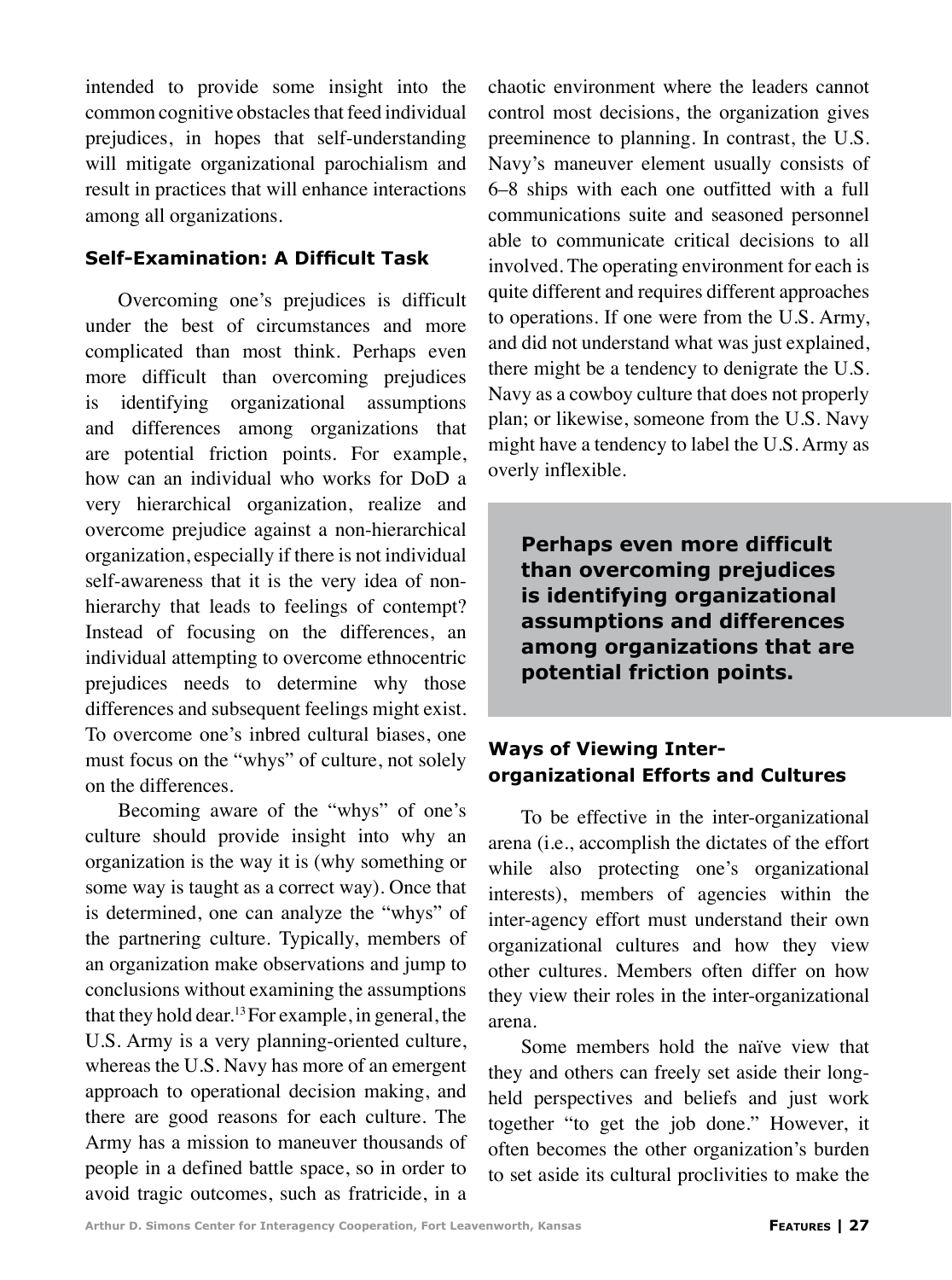effort more harmonious. Members who view inter-organizational efforts as unitary will be severely disappointed and frustrated and, most likely, minimally effective when incorporating the capabilities and limitations of the various organizations to affect the mission.

Some members hold the view that although some differences in the cultures of the various organizations exist, all members of the effort are unitary in their purpose and will set aside those differences for the betterment of all. The members of an inter-organizational effort might believe that since all members are agencies of the U.S., that the purpose is singular; therefore, there should be a dominant goal and shared values. Although most inter-organizational efforts have some sort of shared purpose, that shared purpose does not always translate well into shared vision. A disparate frame of reference will most likely result in a tension-filled effort. For example, military joint doctrine emphasizes determining an end state and accompanying termination criteria for DoD. In contrast, State hopes to have a mission in the country without

**...some members become frustrated with the differences in culture among organizations, conclude there is no hope for the inter-organizational effort, and just go their own way.**

termination; therefore, its goal is to establish a position of continuing advantage and long-term benefits at the expense of immediate results. Although some long-term approach thinking as applied to crisis situations has manifested in the Theater Campaign Plan (the preeminent plan to which all military operations will eventually transition), $14$  in a cultural sense, the military still focuses on more immediate, measurable results. Any member of an inter-organizational effort who believes such organizational values will be set aside in pursuit of a common objective will also be frustrated.

Some members may be aligned completely with the purpose of the effort, while others may have cultures and agendas that lie outside the dominant effort. However, it is important to note that being a member of a culture on the periphery of the effort is not necessarily pejorative—it is only different. For example, DoD might concentrate on handling shortterm challenges with the goal of handing off the effort to a long-term focused organization, while the long-term focused organization will most likely view problems through a different lens than those who are the first responders. Building consensus as to what values and purposes make up the inter-agency effort should be built through consensus.<sup>15</sup>

Most members share the interests of the larger inter-organizational effort; however, they also have their own interests. For example, organizations that make up a provincial reconstruction team (PRT) focus on immediate security, providing economic systems, providing basic services, and gaining support for representative government.16 Organizations whose primary efforts are this disparate will have significant differences. Accepting those cultural differences can make a PRT member more effective in accomplishing an agreedupon vision and thus be better able to realize how the capabilities and limitations of one's organization might benefit the effort.

Finally, some members become frustrated with the differences in culture among organizations, conclude there is no hope for the inter-organizational effort, and just go their own way.

The key to success is realizing that an interorganizational effort lies somewhere between the overly optimistic view that agencies will "just work together to get the job done" and the counter-productive attitude of dismissing the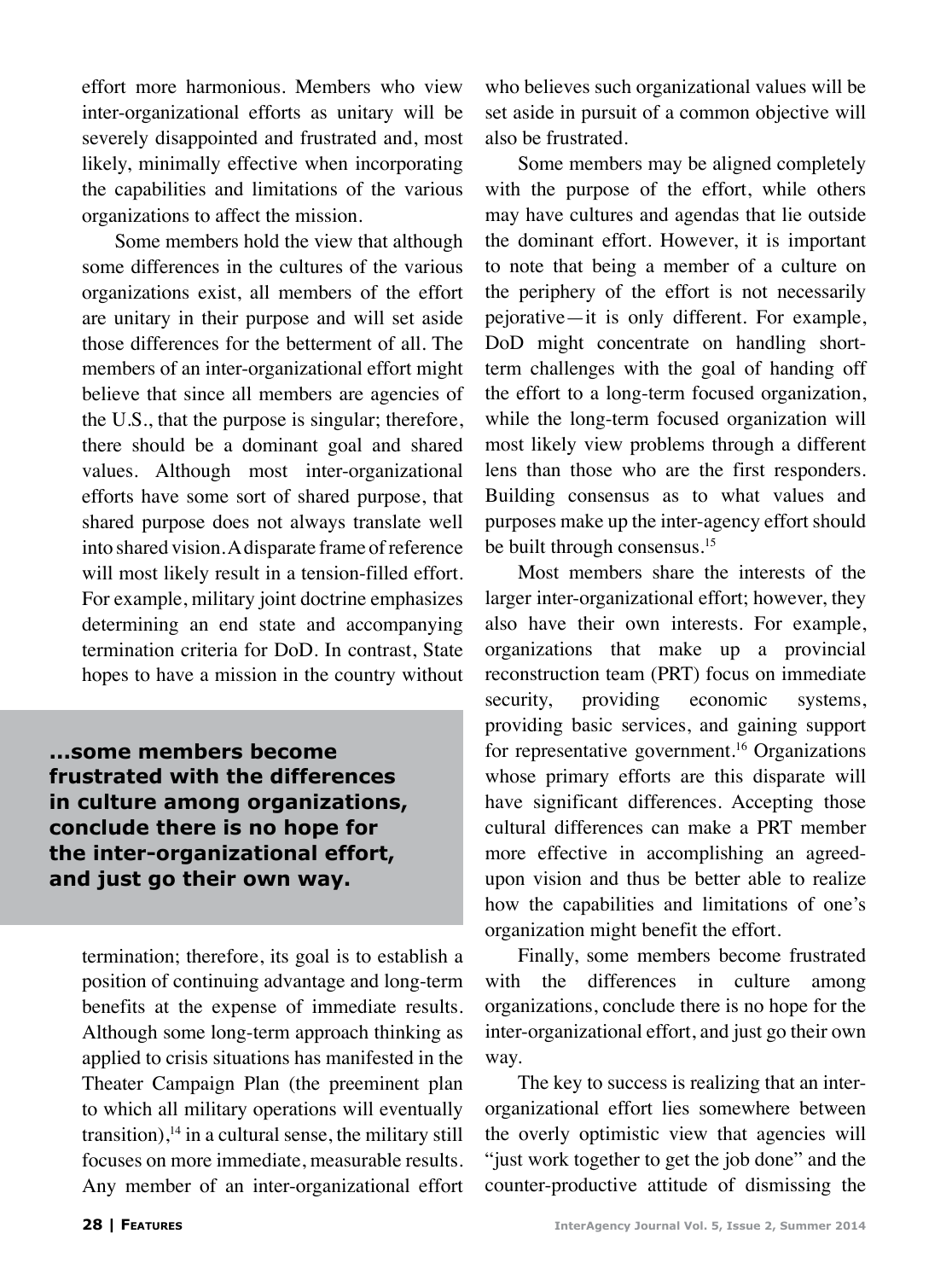idea out of hand.

## **Other Bad Thoughts**

There is a tendency among members of any organization to view askance the members of another organization who are not similar, and in some cases, even those organizations that are similar will view each other's motives as suspect. One of the most discouraging episodes of this country's recent inter-organizational history was the cultural fault line that appeared more often than it should have between State and DoD during Operation Iraqi Freedom. Senior DoD officers made disparaging comments about State members who were having a difficult time filling personnel requirements in Iraq. However, what these DoD officers did not understand was that few, if anyone, sign up to work for State in order to go to war. Perhaps State employees knew that austere environments or even some potentially hazardous working conditions might exist, but the veil of diplomatic immunity made the idea of having one's life threatened at all times completely incongruent with the assumed values of the organization.

It is quite common for members of one organization to be critical of another organization's members because of a lack of understanding of the other (and one's own) organization's culture. One culture's perception of chaos might be another culture's perception of discipline, or one culture's bureaucracy might be another culture's order. Each organizational culture develops based on the group's unique operating environment and mission. As much ridicule that is often focused on the Air Force from other Services for being a "country club" culture, the fact is that the Air Force is the best Air Force in the world. Although the discipline displayed in that organization is quite different from the discipline displayed in the Marine Corps, it was developed pursuant to the optimization of the mission in its environment. Oftentimes, members of distinct organizational cultures use visible cultural differences as a poor excuse for not getting things done in an inter-organizational effort.

**...the secret to the success was in finding a "coupler" that allowed the different cultures to work together, not forgoing cultural individuality.**

## **Finding Your Personal Coupler**

When members from disparate agencies of Joint Interagency Task Force South were asked if their culture was changed because of the inter-organizational environment, they replied with a very firm "no." They said the secret to the success was in finding a "coupler" that allowed the different cultures to work together, not forgoing cultural individuality.17 Potential couplers mentioned were building true consensus, communicating the environment and options for actions, coordinating harmoniously, cooperating in compliance with the aforementioned agreed upon consensus, and, most important, comprehension of each other's roles, limitations, and capabilities.18 Of these couplers, the understanding of each other's roles, limitations, and capabilities was deemed to be the most useful.

One thing is evident: Each coupler requires individuals who are able to overcome systemic problems associated with inter-organizational efforts. Anyone operating within the interorganizational environment should consider incorporating the following recommendations into any actions taken to frame and operate in the environment:

**• Understand your culture**. All members of an organization should know the "whys" of their culture. For example, it is not enough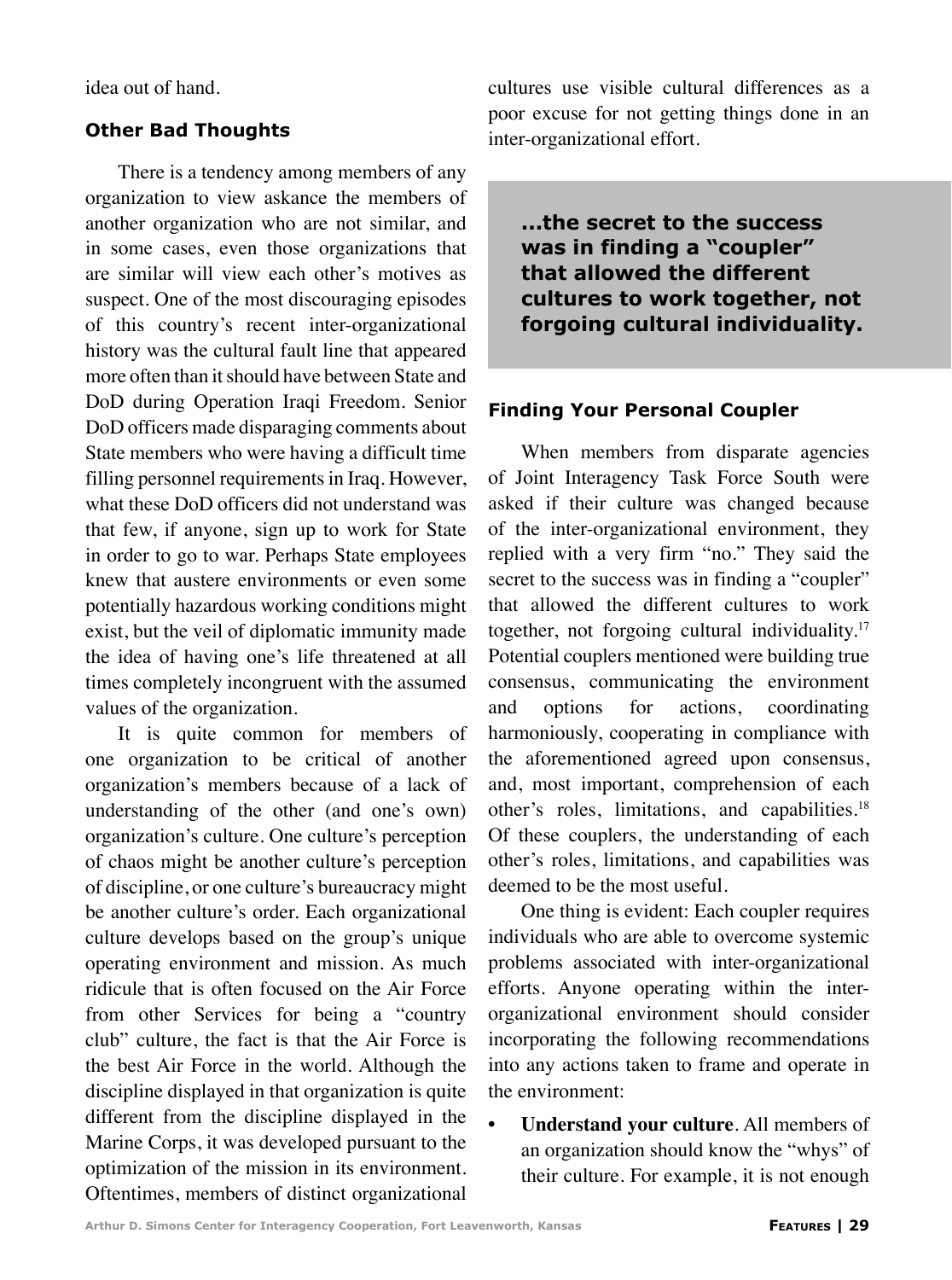to know that DoD is a planning culture, members must also understand the reason behind this proclivity and the subsequent limitations and capabilities associated with it. Knowing the "whys' will allow the member to better communicate the nuances of the culture to those of other organizations, thus enhancing communication and understanding.

- **Ask questions**. Members should ask questions of other participants to better appreciate the cultural and physical capabilities and limitations that an organization brings. Cultivating a culture of inquisitiveness during inter-organizational operations is critical to success. Assumptions are dangerous in situations such as crisis response. Sometimes for DoD personnel, whose culture, most times, is a rapid action-oriented one, taking the time to understand the culture of the other participants can be frustrating. Likewise, a member of an organization more concerned with long-term success will become frustrated with an individual or organization that appears to be doing things without regard for "what happens next."
- **• Build consensus**. Consensus must be achieved through dialogue. This dialogue takes time and requires an ability that may not necessarily be fostered within a single organization. It is a special skill that should be cultivated for those operating in the inter-organizational environment. A lot of government organizations highly value their form of hierarchy, even though the hierarchies among organizations will look different to the casual observer.19 For example, an ambassador has no less hierarchical authority within State than a general officer has within DoD. The organizations may just internalize that hierarchy differently. Any form of consensus building will most likely involve waiting for those personnel involved in solving problems to gain permission to do things that are outside of their cultural norm.

As a reflective practitioner, understanding and making conscious one's organizational assumptions will provide a basis for examining one's biases, prejudices, or unfounded expectations toward another organization. It will only be through a mutual understanding of how group identity affects thoughts and behaviors that those involved in inter-organizational efforts will be able to effectively operate as a team. It is not a matter of creating like organizations, but of developing couplers that maximize the unique capabilities of each organization. Inter-organizational efforts begin with individuals meeting together to tackle problems that no single organization has the talent or resources to solve on its own. It will be those same individuals, creating personal couplers to overcome perceived barriers, who will ensure the effort is a success. *IAJ*

## **NOTES**

1 Government Accountability Office, "Interagency Collaboration: Implications of a Common Alignment of World Regions Among Select Federal Agencies," Washington, DC, 2011, <http://www.gao.gov/new. items/d11776r.pdf>, accessed on 30 April 2013

2 Zeb B. Bradford, Jr. and Frederic J. Brown, *America's Army: A Model for Interagency Effectiveness*, Praeger Security International, Westport, CT, 2008, p.xiv

3 William Joseph Davis and Christopher R. Paparone, "Departments of State and Defense Relations: Are Perceptions Important? *InterAgency Journal,* Vol. 3, No.1, Winter 2012, pp. 31–40.